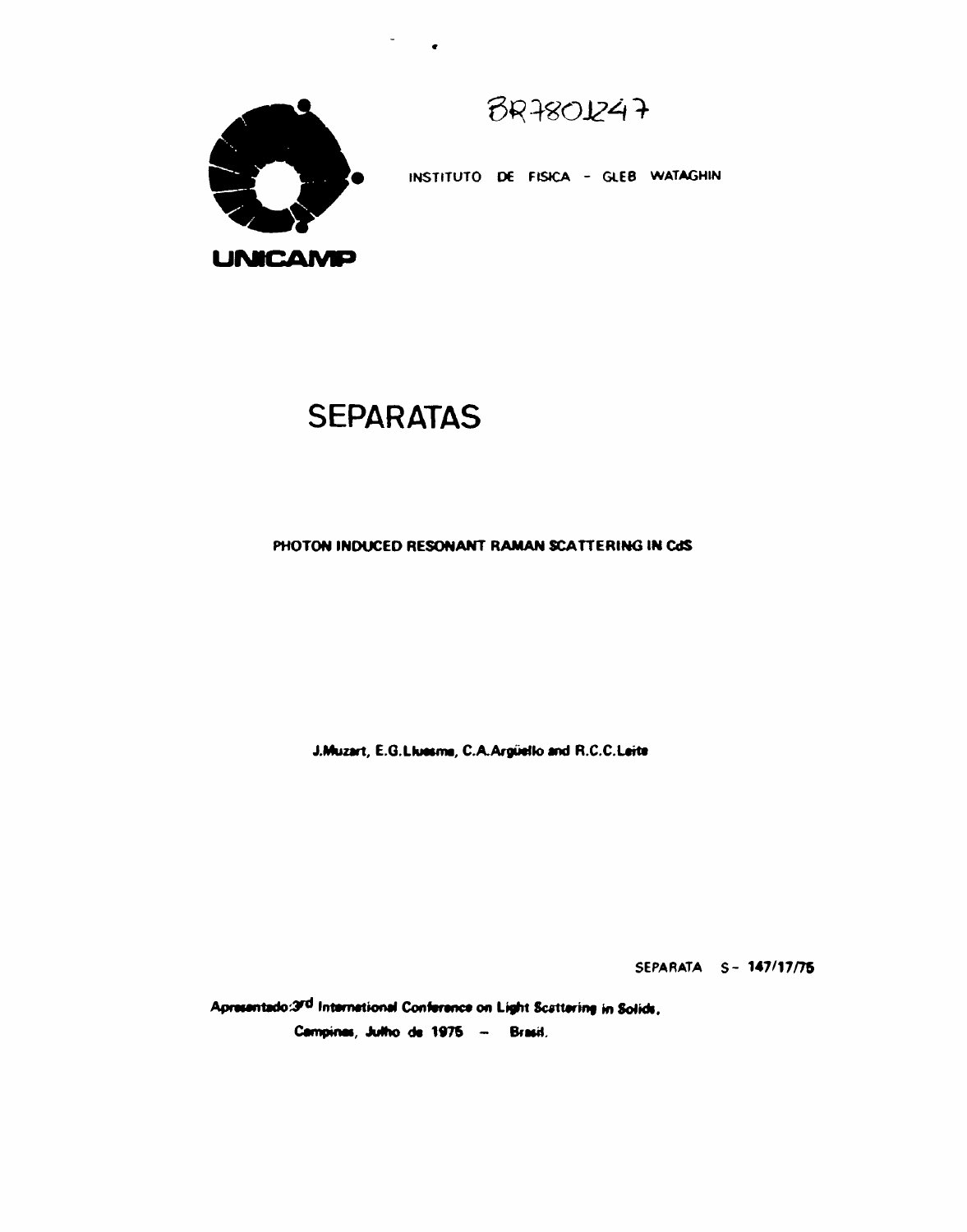## **Photon Induced Resonant Raman Scattaing In CdS**

**J. MUZART. E. G. LLUESMA\* C A. ARGUELLOand R. C C LEITE** 

**Instituto de Física "Gleb Wataghin" Universidade Estadual d» Campinas Campinas. SP-Brasil** 

**Abstract** 

**A novel aspect of Resonant Raman Scattering is observed in CdS by means of the ratio of Stokes to ami Stokes intensities. With increasing temperature, as the forbidden band energy approaches a value that is twice the incident photon energy, (from a Nd-Yag-leser) a large enhancement of the above ratio is observed for both the LO and the 21.0 phonon Raman intensities. The results indicate » resonance with the scattered photon. Resonance is only observed for high incident photon intensities. A possible explanation for the above observations is that flooding of the crystal with photons of energy Iw induces states of energy hr displaced from the electronic bands by mixing of electronic and photon states.** 

**'Fellow of CONICET, Argentina.**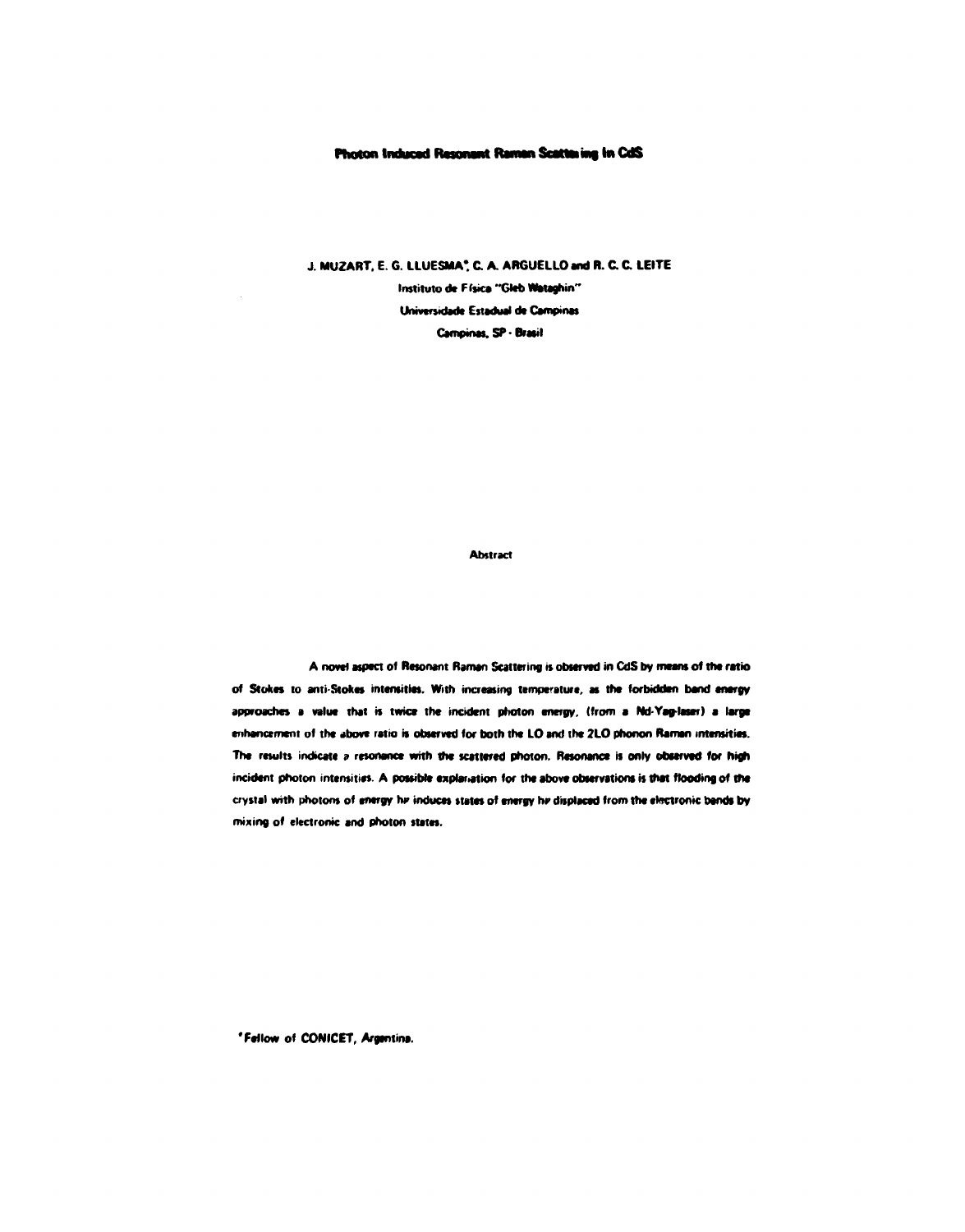Enhanced Raman Scattering cross-section in solids was first observed in CdS<sup>(1)</sup> where resonance was related to real electronic<sup>(2)</sup> (or excitonic<sup>(3)</sup>) states. The abundant subsequent experimental and theoretical study<sup>(4)</sup> have been restricted until now to systems in which resonance **were due to real slates The result to be presented here indicates that resonance can be obtained with states induced by the presence of a large photon field.** 

**CdS was selected for this experiment because its room temperature energy gap is slightly larger than twice the photon energy from a Nd: Yag laser. During the laser pulse power densities of the order of 10<sup>8</sup> Watts/cm<sup>2</sup> are obtainable in the crystal bulk. Rupture of the crystal occurred at such power densities. Convenient laser paths in the crsystal had to be selected on a trial and error basis. The small Raman cross sections and poor detection efficiency near 1.06»i precluded observation at powers significantly smaller than these for which rupture occurred. Experiments were performed in the typical 90° geometry and the sample was inside a temperature controlled reststence furnace.** 

The Nd: Yag laser operating at 1.06 $\mu$  had a maximum power of 40 Watts when operation: in the CW mode and 15 KW in pulsed operation (9.5µs pulse duration a 1000 pulses per **wcond). A 75 cm double monochromator and an S i photomultiplier followed by a box car integrator system were used for the present experiment.** 

**Due to small scattering efficiencies and small collecting angles (because of the furnace geometry) It was impossible to introduce a reference material as employed in the case of CdS excited**  with an Argon laser line<sup>(5)</sup>. Therefore an indication of resonance was searched for by means of the ratio of the Stokes to anti-Stokes intensities. As the incident radiation hv<sub>i</sub> approaches the energy of **an electronic transition EQ both Stokes and anti-Stokes intensities are enhanced, however the anti-Stokes and Stokes cross sections should attain their maximum value at different incident frequencies according to the energy denominators of the deminant terms near resonance, i.e;**   $(E_a - h\nu_i)$   $[E_a - (h\nu_i - h\omega_0)$ *i* and  $(E_a - h\nu_i)$   $[E_a - (h\nu_i + h\omega_0)]$ 

respectively, where  $h\omega_0$  is the phonon energy.

**Scanning of the resonance region was obtained by increasing the temperature of the sample and thus continuously reducing its energy gap. At such high power densities, most probably, the local temperature at the laser beam path is higher than the furnace temperature.** 

**Fig. I give the ratio of anti Stokes to Stokes intensities (A/S) as a function of the furnace temperature for both the one and two longitudinal optical phonon processes. Similar results were**  obtained in several different runs. Persuasive evidence exists for a resonance point followed by an anti resonance point riear mid band energies for both LO and 2LO lines. Indeed theoretically one should expect for the A/S ratio a cusp near  $E_a$ -h $\nu$ ,  $+$  h $\omega$ <sub>0</sub> followed by a depression near  $E_{tt}$   $\cdot$  h $\nu_i$   $\sim$  h $\omega_{0}$ . We may therefore conclude that a characteristic energy  $E_{tt}$  exists near the mid **band gap. furthermore the above anomalies completely disappears in a C. W. experiment for which**  the beam intensity is  $\sim 10^3$  times smaller. This indicates that  $E_{\alpha}$  is induced by the high density of **photons in the pulsed experiment. Another positive aspect of results in Fig. I is that the cusp of A/S for the <TL0 scattering occurs at lower temperatures at expected. The depression however is not very well defined. The main drawback thought of the present experiment is the inherent lack of control of the local temperature at the beam path. Since this is the significant temperature, no quantitative**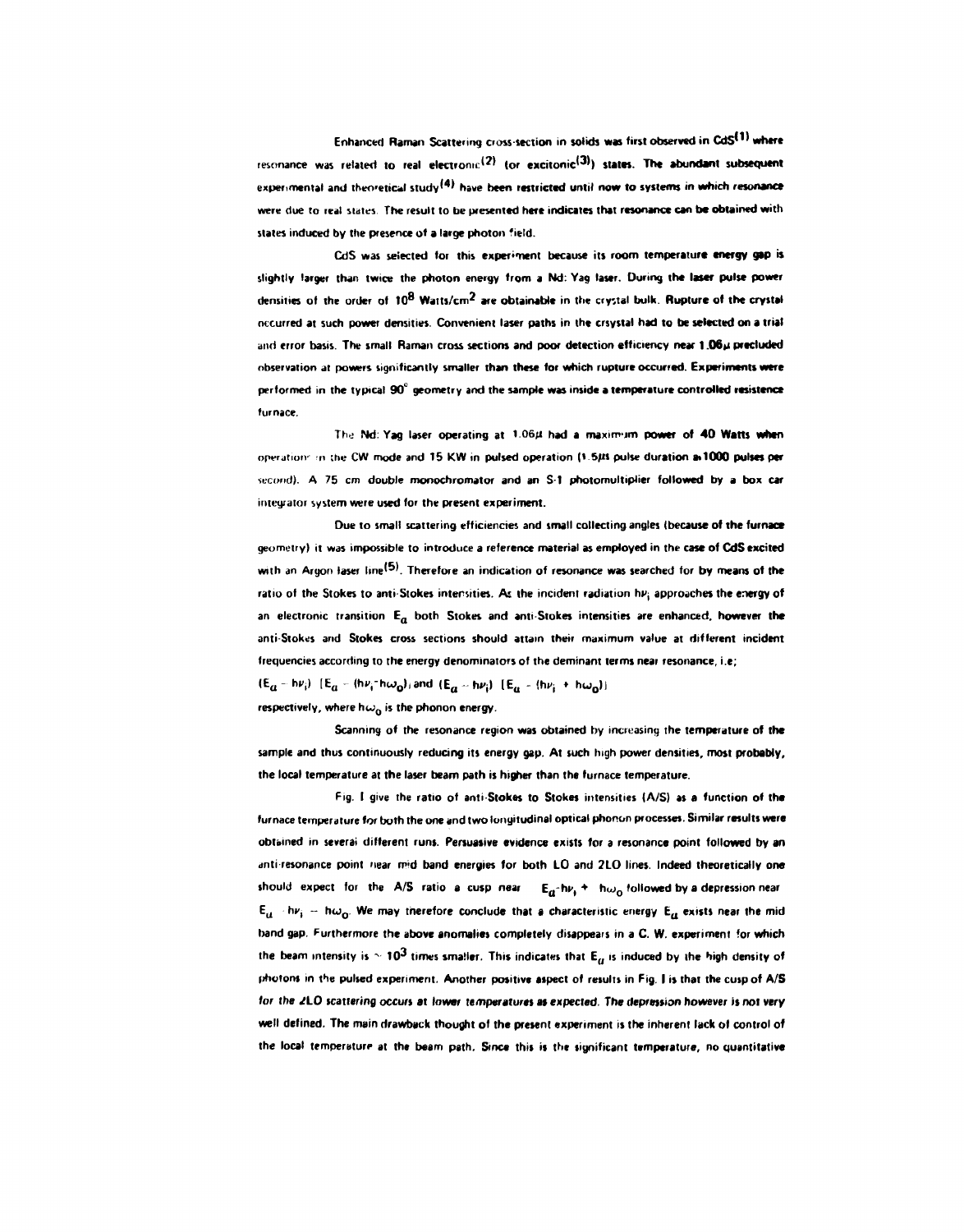**values can be inferred liom this parameter in Fig. I.** 

**A possible explanation for tne emergence of Ea is though mixing of conduction (or**  valence) electronic band states inducing a hand displaced by the photon energy hv<sub>i</sub> from the original **electronic (or excitonic) states. Such a density of states would emerge if the crystal were flooded by photons of a energy hvt and resonance obtained with these displaced states The appropriate manner**  to execute this experiment would use a high power laser with frequency  $h\nu_a$  to induce the states  $E_a$ and a tunable laser of frequency hv<sub>i</sub> to scan the region  $E_a - h\nu_a$  ( $E_a$  is the semiconductor energy **gap). The above results, preliminary though, are forwarded here in the hope of stimulating experimental and theoretical work that might bring about some light on this interesting effect which may become a simple tool to study mixing of electronic and photon states.** 

**We acknowledge expert technical assistence from J. C. M. Brandão and funding from FAPESP. CNPq, FINEPE** 

## **REFERENCES**

- **11) R. C. C Leite and S. P. S. Porto. Phys. Rev. Letter! 17. 10 (1966).**
- **12) R. Loudon. Ad van. Phys. 13.423 (1964); J. Phys. 26,677 (1965).**
- **(3) A. K. Ganguly and J. L. Birman. Phys. Rev. 162. 806 (1967)**
- **(4) R. C. C. Leite, T. C. Damen and J. F. Scott. "Proceedings of the 2nd. International Conference on Light Scattering Spectra of Solids", pp.359, ed by M. Balkanski, Flammarion Paris, (1971). L. M. Falicov "Resonant Raman Scattering", This conference.** 
	- **P. Y. Yu "Resonant Raman Scattering in Semiconductors". This conference.**
- (5) J. F. Scott, R. C. C. Leite and T. C. Damen, Phys. Rev. 188, 1285 (1969).